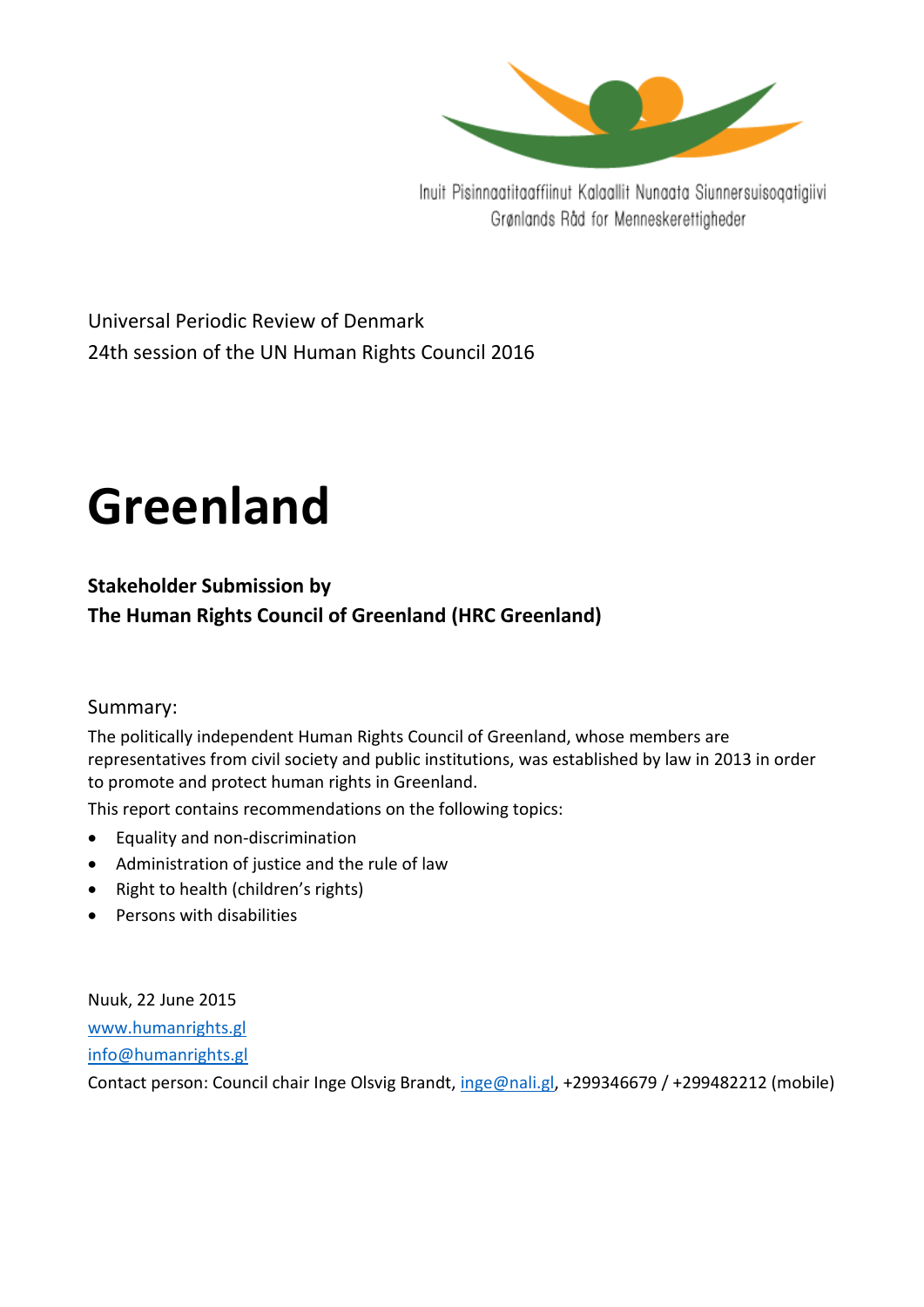# **BACKGROUND AND FRAMEWORK**

- 1. Greenland is a self-governed part of the Kingdom of Denmark. The Greenlandic People's right to self-determination under international law is implemented in the Self-Government Act from 2009 by which Greenland and Denmark are seen as equal partners.<sup>1</sup>
- 2. By the ratification of ILO's Convention concerning Indigenous and Tribal Peoples in Independent Countries, Denmark declared in 1997 that the original inhabitants of Greenland (Inuit) are the only indigenous people in Denmark within the meaning of the convention.<sup>2</sup> Relevant in this aspect is also the UN Declaration on the Rights of Indigenous Peoples (2007).
- 3. When ratifying the Council of Europe Framework Convention for the Protection of National Minorities, Denmark declared that only the German minority living in the southern Jutland should be considered as a national minority covered by the convention.<sup>3</sup> The Danish government – supported by the then Greenland Home Rule Government – found that Greenland and Greenlanders, including Greenlanders in Denmark, do not fall within the scope of the framework convention.<sup>4</sup>
- 4. By virtue of the Self-Government Act, Greenland can gradually expand its self-government in a range of areas. At present Greenland has overtaken e.g. regulation of hunting; fishing; taxes; expropriation; primary schools and high schools; the labour market; electricity- water- and heating supplies; natural resources.<sup>5</sup>
- 5. The Human Rights Council of Greenland is a politically independent council established by law with reference to the UN Paris Principles on National Human Rights Institutions. Funded by the Greenland state budget, the council shall promote and protect human rights in Greenland.<sup>6</sup> The Council consists of 15 representatives reflecting the views of civil society organisations working with human rights as well as 3 representatives from the Greenlandic government, the national association of local authorities in Greenland and the parliamentary ombudsman of Greenland. The council is commissioned to participate in the strengthening and consolidation of human rights knowledge and competence in Greenland.
- 6. The Danish Institute for Human Rights is the national human rights institution for Greenland and works in close cooperation with the Human Rights Council of Greenland to monitor the promotion and protection of human rights in Greenland. This stakeholder report is produced by the Human Rights Council of Greenland, assisted by the Danish Institute for Human Rights. A consultation process with civil society in Greenland 17 March 2015 in Nuuk has contributed to the selection of issues mentioned.

# **Scope of international obligations**

# **Abrogation needed of territorial reservation to the CRC optional protocol on the sale of children, child prostitution and child pornography**

7. Denmark's ratification of international human rights conventions is binding for the whole kingdom by default. However and due to mutual agreement between Greenland and Denmark UN core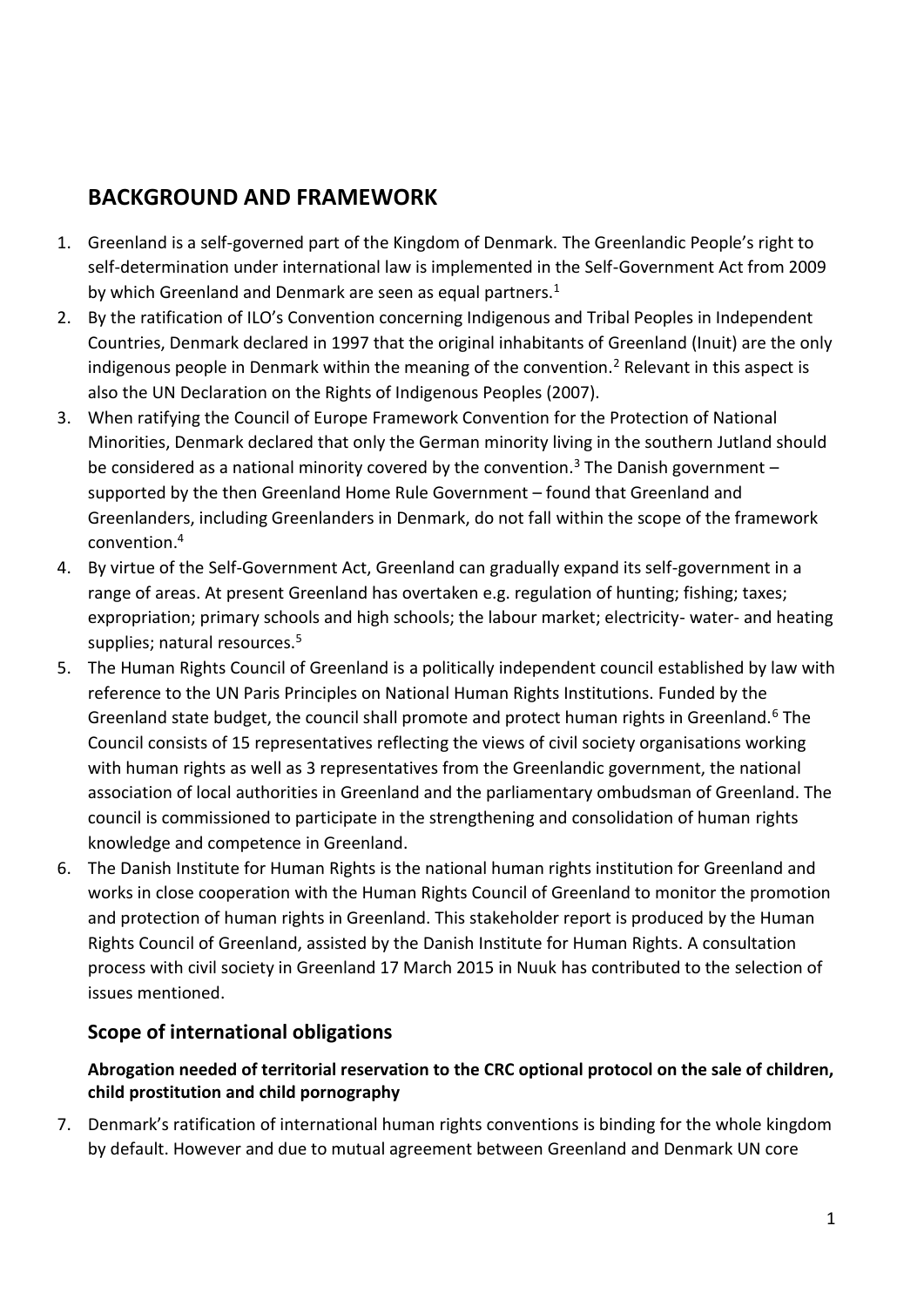human rights conventions are generally ratified with a territorial reservation for Greenland. Subsequently, the reservation is revoked on the request of Greenland when Greenland wishes to be bound by the obligations.

8. Greenland requested in 2012 that Denmark took steps to revoke/abrogate the territorial reservation for Greenland to the optional protocol to the Convention on the Rights of the Child on the sale of children, child prostitution and child pornography. This request has not yet been met.

#### *Recommendation to Denmark:*

 *Abrogate the territorial reservation for Greenland to the CRC optional protocol on the sale of children, child prostitution and child pornography.*

# **IMPLEMENTATION OF INTERNATIONAL HUMAN RIGHTS OBLIGATIONS**

# **Equality and non-discrimination**

#### **Lack of a general prohibition on discrimination as well as a complaints procedure**

- 9. A general prohibition on discrimination on the grounds of race and ethnic origin, age, religion, sexual orientation and disability has not been introduced in Greenland. Discrimination in the labour market on these grounds is not prohibited. There is no protection against discrimination outside the labour market, i.e. in social security, health services, education and in goods and services, including housing.
- 10. Gender discrimination is prohibited by the Greenlandic act on equality of men and women, which establishes the Council of Gender Equality in Greenland.<sup>7</sup> Danish gender equality law does not apply to Greenland. The mandate of the Council of Gender Equality in Greenland includes examining, on its own initiative or by request, measures relating to gender equality. The preparatory works of the act underlines that the council is not obligated to consider cases referred from individuals. However, the council can decide to give advice to individuals if this is deemed relevant.<sup>8</sup>
- 11. In cases on discrimination (all grounds), no national complaints procedure for individuals exists other than taking a case to court or (concerning public authorities) refer the case to the parliamentary ombudsman *(Ombudsmanden for Inatsisartut)*.

#### *Recommendations to Greenland:*

- *Adopt legislation to prohibit discrimination based on race and ethnic origin, age, religion, sexual orientation and disability within and outside of the labour market.*
- *Adopt legislation to establish an equal treatment body to ensure access to an effective remedy for individuals who experience discrimination.*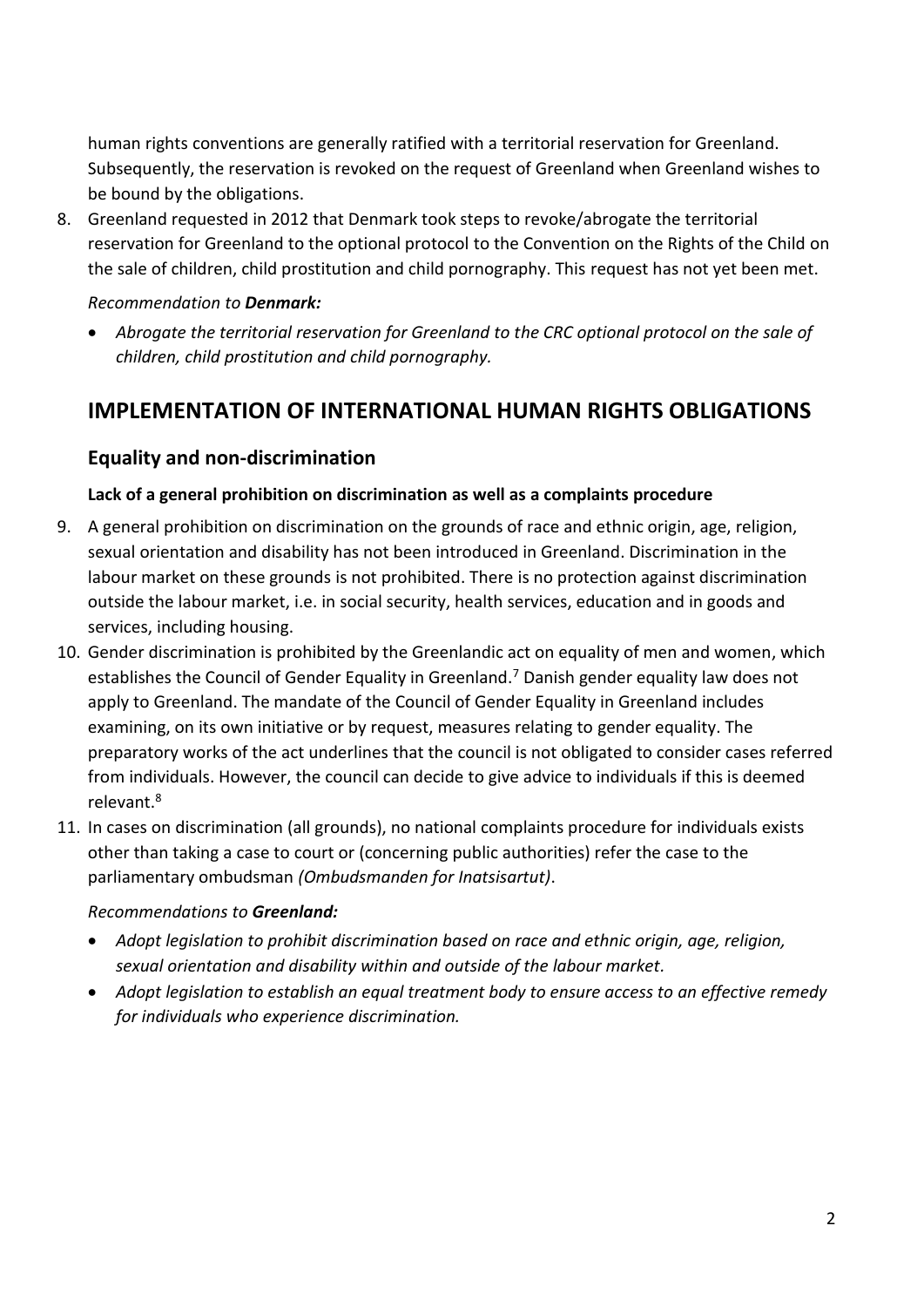# **Administration of justice and the rule of law**

#### **Lack of transparent administrative complaints structures**

- 12. The right to appeal administrative decisions made by a government body is impaired by unclear administrative structures. In some cases it has been doubtful whether government agencies are autonomous entities or if they should be seen as departments within a specific ministry's central administration. The Parliamentary Ombudsman *(Ombudsmanden for Inatsisartut)* has raised concern over this, as citizens' right following legal tradition to appeal agency decisions to the minister is only in place if the agency is an autonomous authority. If an agency is part of a department within the ministry, there is no right to appeal to the minister since the minister would be directly responsible for the original decision.
- 13. Uncertainty regarding the legal status of government agencies causes confusion for the citizens as to where to get access to justice and can lead to mistakes in case handling.

#### *Recommendations to Greenland:*

*Clarify the status and mandates of administrative structures within central government.*

#### **Lack of transparency in legislative processes and poor access to law and case law**

- 14. Greenland does not operate with consolidated acts, which means that original legislation and subsequent amendments are not consolidated in one document. This makes it difficult to get an overview of which legislation is current and applicable.
- 15. There is no publicly accessible database containing both historical and current Greenlandic law and historical as well as current law of the Kingdom of Denmark applicable in Greenland. Greenlandic law is published on-line and searchable since 2010 with references as to whether documents are historical or current. Danish law applicable in Greenland is published on-line since 2008, is searchable but has no indication of whether documents are repealed or still current.<sup>9</sup>
- 16. Revision and quality assurance is needed for laws of the Kingdom of Denmark which are put into force for Greenland *(Rigslovgivning)*. Danish legislation for Greenland is rarely adopted through a regular law process in the Danish parliament. Instead, Danish laws made for Danish conditions are put into force in Greenland by Danish royal decrees *(anordninger)*. Adjustments to Greenlandic conditions takes place to a limited extent. However, as decrees have no preparatory works, no guidance to the interpretation of the provisions of the legislation for Greenland is provided. The preparatory works made for the original Danish act are accessible but provide little or no guidance in a Greenlandic context. Clear, concise and useful legislation is required in every aspect of law for which Denmark is responsible, including legislation for Greenland in areas not governed by Greenland self-rule.
- 17. A further challenge is the lack of public access to Greenlandic case law. No systematic publishing takes place of jurisprudence from leading cases/test cases. This makes it difficult to find jurisprudence from the courts of Greenland for professionals as well as for citizens.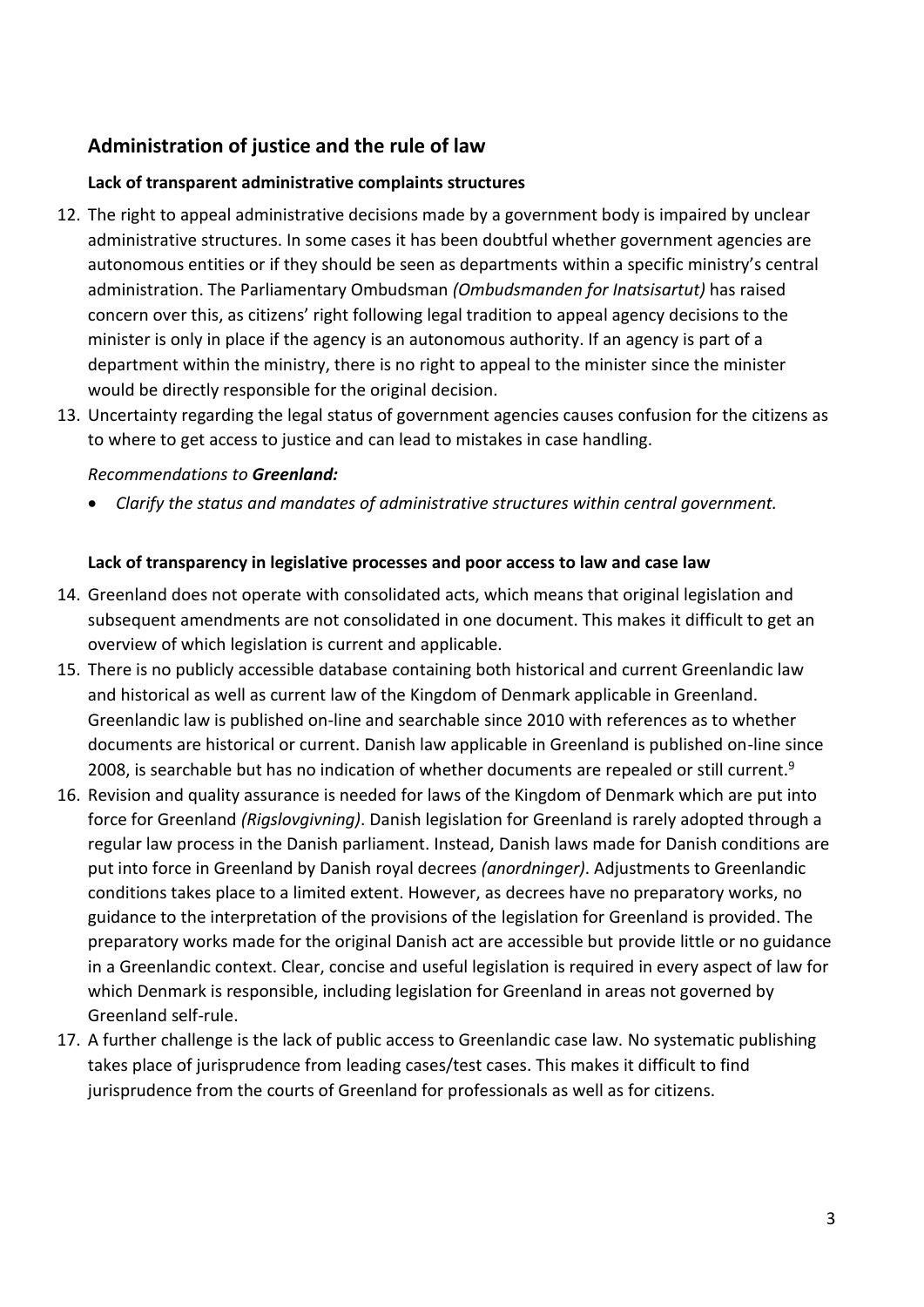#### *Recommendations to Greenland:*

- *Introduce the concept of consolidated acts in Greenlandic law to improve foreseeability and accessibility.*
- *Establish a database containing relevant Greenlandic case law.*

#### *Recommendations to Greenland and Denmark:*

 *Establish a database containing primary and secondary law of Greenland and all applicable laws of the Kingdom of Denmark covering Greenland.* 

# *Recommendations to Denmark:*

 *Limit the use of royal decrees (anordninger) as a tool for regulating Greenlandic conditions and increase the use of specified laws for Greenland taking Greenlandic context onto account adopted by the Danish parliament.*

#### **Language problems and unclear legal terminology in the courts of Greenland**

- 18. The administration of justice is an area not taken over by the Greenlandic self-rule. The area is thus covered by Danish law specifically aiming at Greenlandic conditions.
- 19. Both Greenlandic and Danish is applicable in Greenlandic courts.<sup>10</sup> It is for the judge to decide whether Greenlandic or Danish will be applied in court proceedings. The act on the administration of justice in Greenland guarantees that some legal documents, including indictments, the evidence summary *(bevisfortegnelse)*, judgements and decisions on appeal should be made available in a language understood by the parties of a case.<sup>11</sup> This, however, does not guarantee that other central documents of evidence be available in a language understood by the parties. Evidence provided by public authorities is almost always provided in Danish, whereas the mother tongue of most people in Greenland is Greenlandic. This impairs the right of primarily Greenlandic speaking/reading persons to prepare and present their case in court.
- 20. Confusion of legal terms is frequent as different interpreters and translators translate Danish legal terms differently in Greenlandic.

# *Recommendations to Denmark to be considered in dialogue with Greenland:*

- *Make written evidence – not only the evidence summary – available in a language that is well understood by the parties in a court case.*
- *Establish a Greenlandic commission for legal terminology that ensures a uniform understanding of key legal concepts in Greenlandic and Danish.*

# **Right to health**

21. Greenland chose to be bound by the Convention of the Right of the Child in 1993.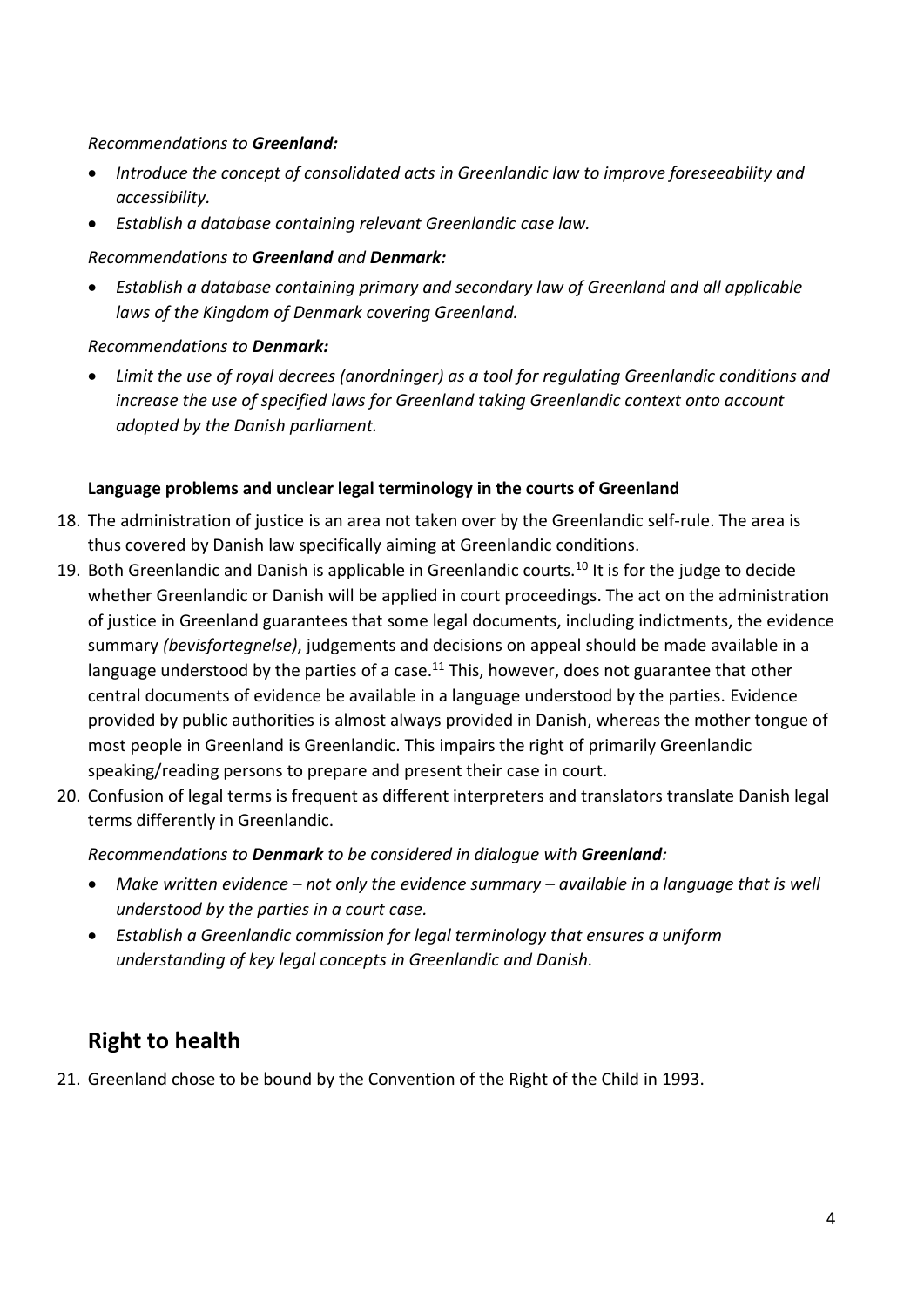#### **Negligence in caring for children**

- 22. Most children in Greenland do well and have normal and functional lives. However, this is not the case for some 5000 children who have serious problems in their lives, are subject to bullying in school, and are lonely and reclusive. Recent studies show that a significant number of Greenlandic children do not thrive due to sexual and physical abuse or negligence by parents who are suffering from alcohol abuse or parents' lack of economic, personal and social resources. Even though there is a right to education for all children, the primary school education standards do not meet the scholastic qualities necessary to enable Greenlandic children to complete higher educations and be competitive enough in acquiring employment. Lack of adequate housing compounds the social and economic problems Greenlanders have to face.
- 23. The Danish National Centre for Social Research SFI (*Det Nationale Forsknings Center for Velfærd –SFI*) in its latest report (April 2015) commissioned by the Greenlandic government, Naalakkersuisut, notes that every other women and every other third male indicated that they have been subject to sexual contact with an adult before they turned 15 years of age. Seven percent indicated that their first sexual contact occurred before they had turned 7 years of age.<sup>12</sup>
- 24. There is general lack of human resources and knowledge among the Greenlandic municipal authorities to have in place measures to prevent maltreatment and child abuse and to intervene in families where children are at risk or are being abused.

# *Recommendations to Greenland:*

 *Reform and upgrade municipal competences and accountability in order to apply constructive measures and promote protection of the child against violence and assist families in rehabilitation efforts on substance abuse and addiction.* 

# **Persons with disabilities**

- 25. Denmark, including Greenland, ratified the UN Convention on the Rights of Persons with Disabilities in 2009. The monitoring mechanism under the convention's article 33(2) is not yet in place but under consideration by the Greenlandic government, Naalakkersuisut.
- 26. No general prohibition of discrimination on the ground of disability is included in national law in Greenland. For recommendations about this please refer to paragraph 9-11 above.
- 27. Persons with disabilities in Greenland, including children, have limited access to support, including physical aids, counselling, educated professionals and appropriate housing. Some persons with severe disabilities are placed in foster homes far away from their family, some even in Denmark because of lack of possibilities in Greenland.
- 28. Little knowledge, research and baseline data is available relating to persons with disabilities in Greenland in many aspects, including accessibility as well as the right to education of persons with disabilities.

#### *Recommendations to Greenland:*

 *Take measures to systematically collect data and statistics relating to the situation of persons with disabilities in Greenland.*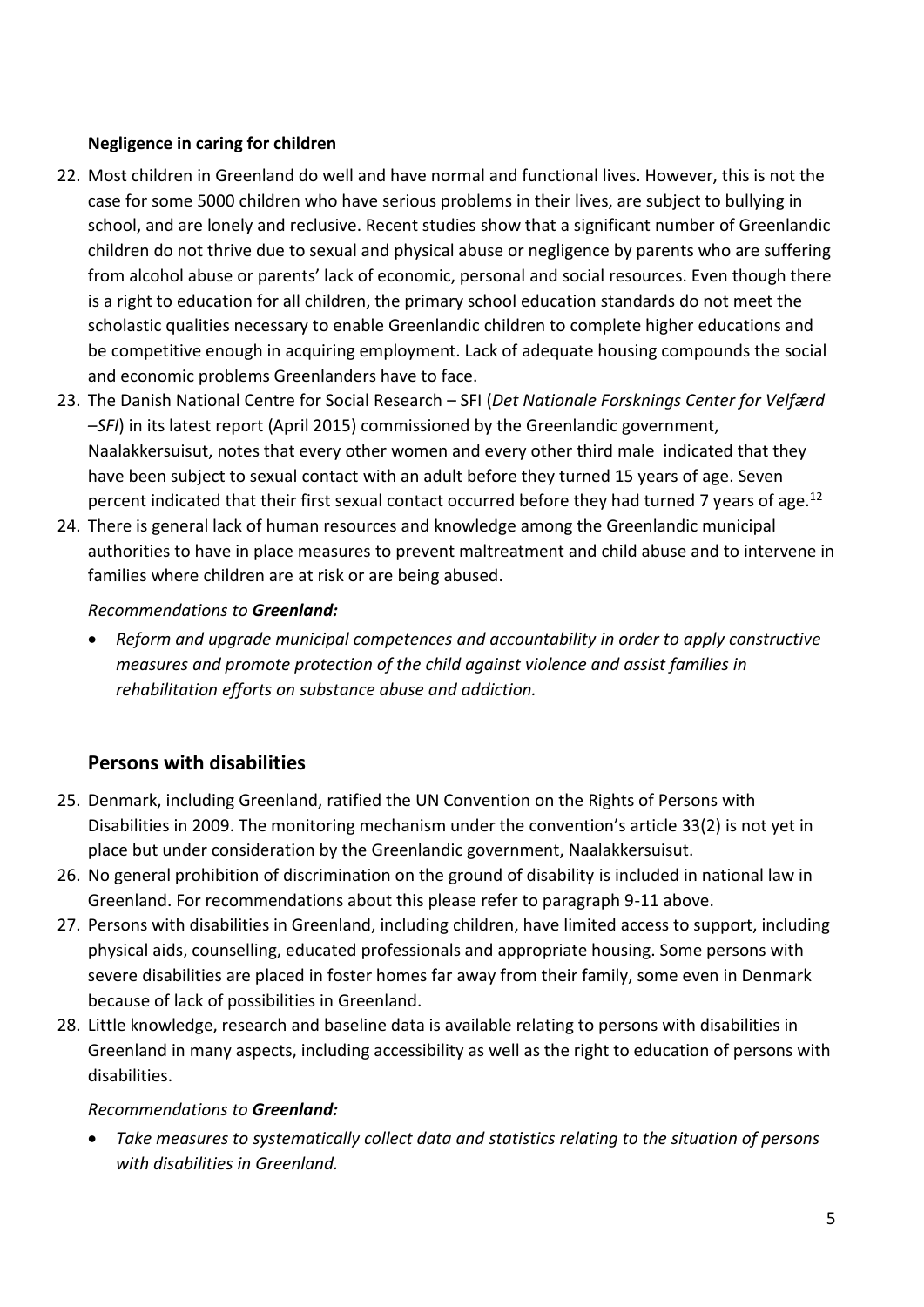*Takes measures to support the creation of representative organisations of persons with disabilities in Greenland.*

<sup>1</sup> See the preamble in act no. 473 of 12 June 2009 on Greenland Self-Government *(Lov nr. 473 af 12. juni 2009 om Grønlands Selvstyre)*. -

<sup>&</sup>lt;sup>2</sup> See Denmark's declaration in order no. 97 of 19 October 1997 of the ILO convention no. 169 of 28 June 1989 *(Bekendtgørelse nr. 97 af 9. oktober 1997 af ILO-konvention nr. 169 af 28. juni 1989 vedrørende oprindelige folk og stammefolk i selvstændige stater)*.

<sup>3</sup> Order no. 13 of 23 April 1998 Council of Europe's Framework Convention of 1 February 1995 *(Bekendtgørelse nr. 13 af 23. april 1998 af Europarådets rammekonvention af 1. februar 1995 om beskyttelse af nationale mindretal).*

<sup>4</sup> Proposal for parliamentary decision no. B 69 of 27 November 1996 *(Forslag til folketingsbeslutning nr. B 69 af 27. november 1996 (som fremsat) om Danmarks ratifikation af Europarådets rammekonvention af 1. februar 1995 om beskyttelse af nationale mindretal, alm. bem., pkt. II)*.

<sup>&</sup>lt;sup>5</sup> The Prime Minister's Office "Overview of matters that are taken over by Greenland Home Rule (I and II), respectively Government of Greenland (III)" *(Oversigt over sagsområder, der er overtaget af Grønlands hjemmestyre (I og II) henholdsvis Grønlands Selvstyre (III))* available in Danish at: [http://stm.dk/multimedia/Oversigt\\_sagsomr\\_der\\_241111.pdf](http://stm.dk/multimedia/Oversigt_sagsomr_der_241111.pdf) 

<sup>6</sup> Greenlandic act no. 23 of 3 December 2012 on the Human Rights Council of Greenland *(Inatsisartutlov nr. 23 af 3. december 2012 om Grønlands Råd for Menneskerettigheder)*.  $7$  Greenlandic act no. 3 of 29 November 2013 on equal treatment of men and women

*<sup>(</sup>Inatsisartutlov nr. 3 af 29. november 2013 om ligestilling af mænd og kvinder)*.

<sup>&</sup>lt;sup>8</sup> Preparatory works to Greenlandic act no. 3 of 29 November 2013 on equal treatment of men and women, special remarks to section 27(1), page 34 *(Bemærkninger til forslaget, EM 2013/112, 30. juli 2013, til § 27, stk. 1, s. 34)*.

<sup>&</sup>lt;sup>9</sup> Greenlandic law is since 2010 publiched at inatsisit.gl /lovgivning.gl. Danish law applicable to Greenland is since 2008 published on-line at Lovtidende.dk. Older, still current, Danish law for Greenland is included in the Danish Prime Minister's annual yearbook "Grønlandsk Lovsamling", published ind pdf format and available through inatsisit.gl /lovgivning.gl.